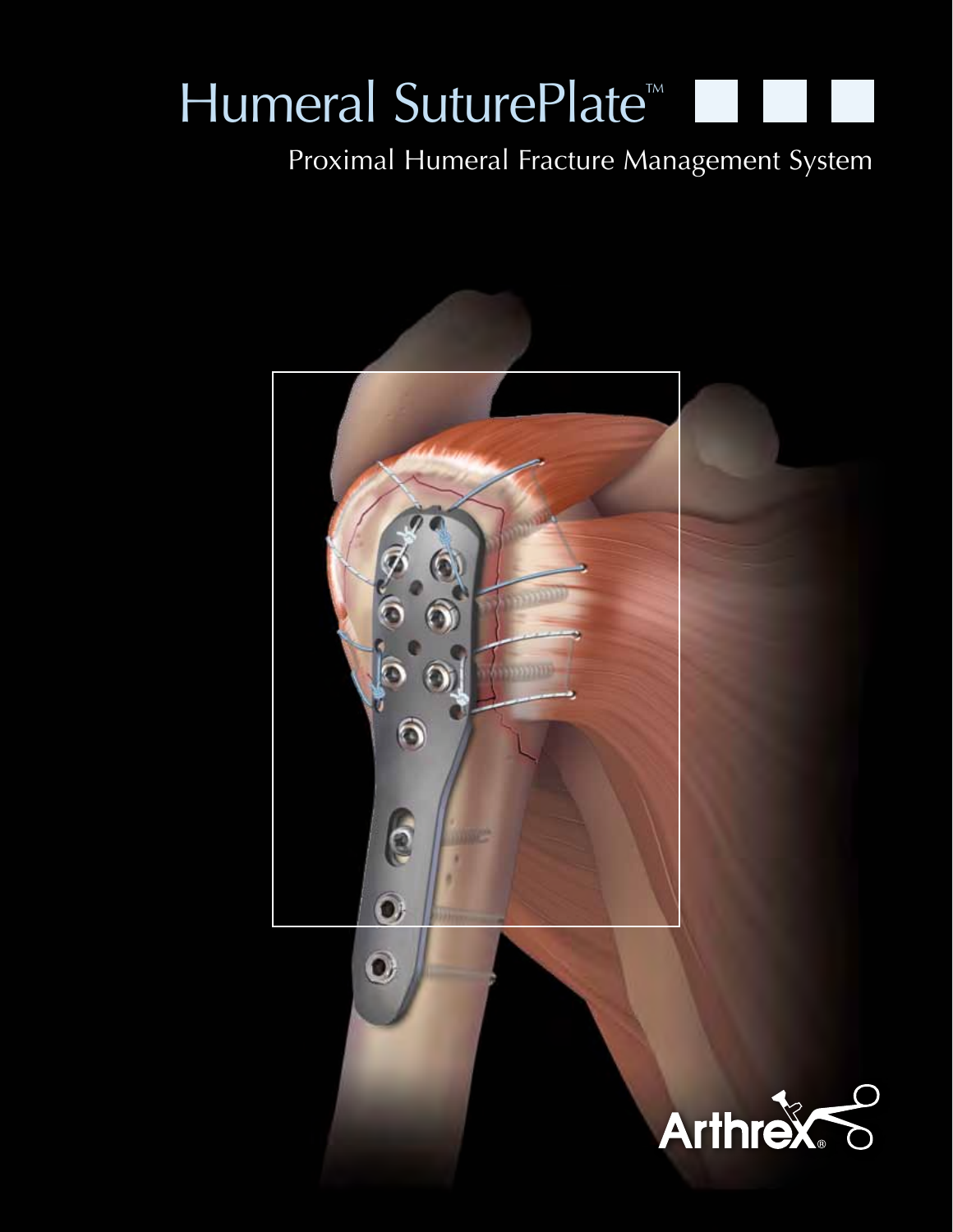**The Humeral SuturePlate is an anatomically designed, low profile, titanium polyaxial locking plate and screw system.**

Multiple chamfered suture eyelets along the margin of the plate allow the surgeon to pass FiberWire® suture after the plate is fixed to bone.

FiberWire Suture Kits containing either color-coded #2 or #5 FiberWire sutures, with needles swedged-on each end, are available to facilitate suturing the soft tissue to the plate after it is in place.



Variable angle-locking is achieved by threading the tapered locking screws into the spherical bushings. The tapered head will expand the bushing, locking the screw to the plate. Nonlocking screws are provided and can be placed in any screw hole.





The polyaxial bushings offer the surgeon the freedom to direct the screws within the anatomical template, based on the fracture pattern and bone quality for better fixation.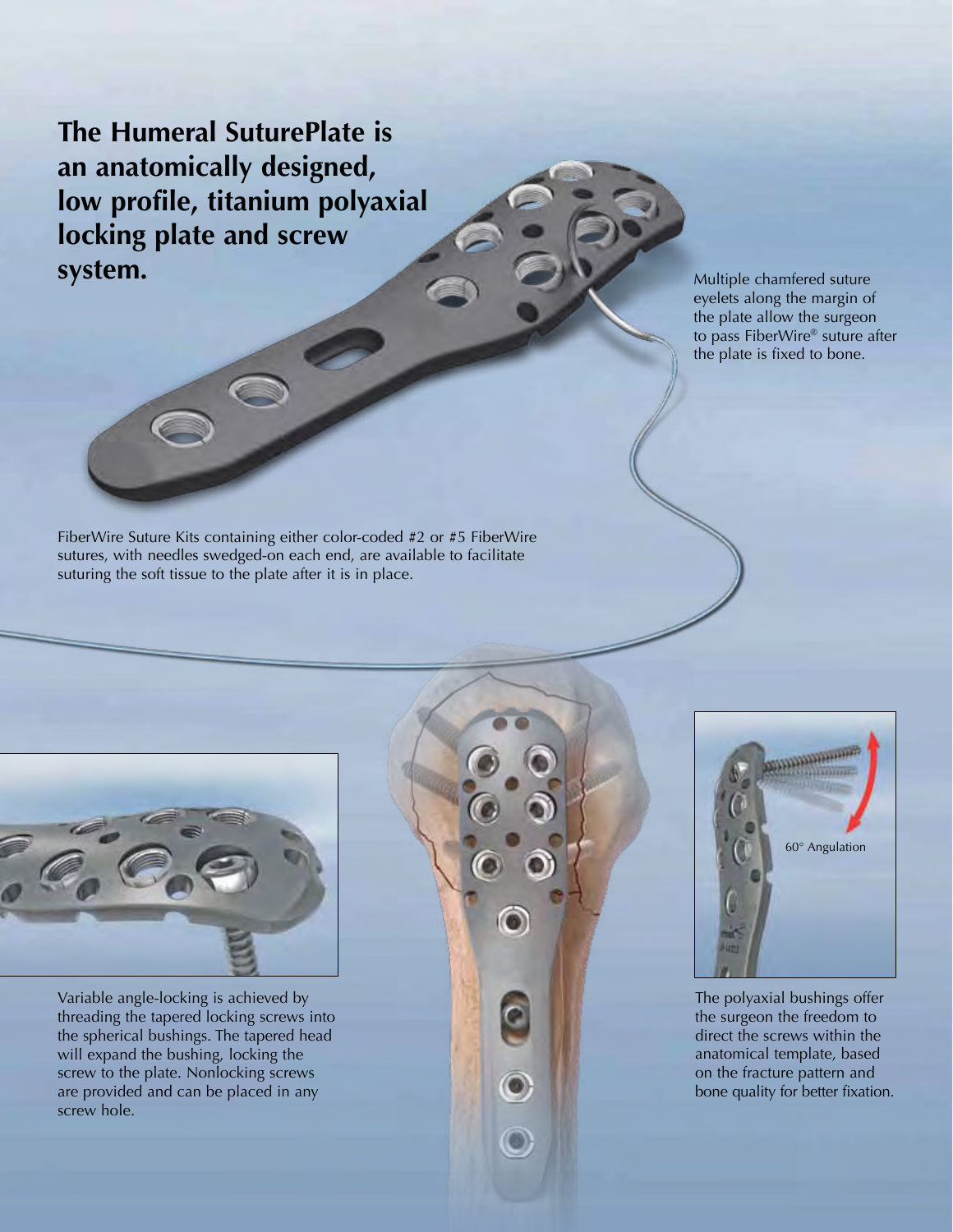### **Proximal Humeral Fracture Repair**

Fractures of the proximal humerus are a common fracture type. These fractures are classified-based on anatomic location, mechanism of injury, displacement of the fracture fragments and vascular supply. While some fractures of the proximal humerus are treated nonoperatively, many need operative treatment including displaced Two, Three and Fourpart Fractures. Type Three and Four-part Fractures commonly occur in the elderly who typically have very poor bone quality. Locking plates provide improved stability, even in patients with poor bone quality, while nearly eliminating the issue of screw-loosening. Loss of screw purchase in the bone can result in loss of fracture reduction. Locking plates and screws may also help to reduce the risk of avascular necrosis because the locking plate does not need compressive contact with the bone in order to maintain fracture reduction.

### **Setup and Patient Positioning**

#### **Indications**

The SuturePlate is indicated for fractures of the proximal humerus.

#### **Patient Positioning**

The patient is placed on the OR table. The beach chair position is recommended. The affected extremity is prepped and draped free in the normal sterile fashion. An arm holder can also be very helpful to maintain the position of the injured extremity.

#### **Surgical Approach**

The deltopectoral or deltoid-splitting lateral approach are both recommended.

### **Reduction of Fracture**

Reduce the fracture and use image intensification to confirm reduction. The fracture fragments can be provisionally fixed and manipulated with K-wires. Place the K-wires in a manner that will not interfere with the placement of the plate. *Note: Care must be taken not to damage the vascularity of the fracture. The anterohumeral circumflex vessel provides the majority of the blood supply to the articular segment.*



Preoperative



Postoperative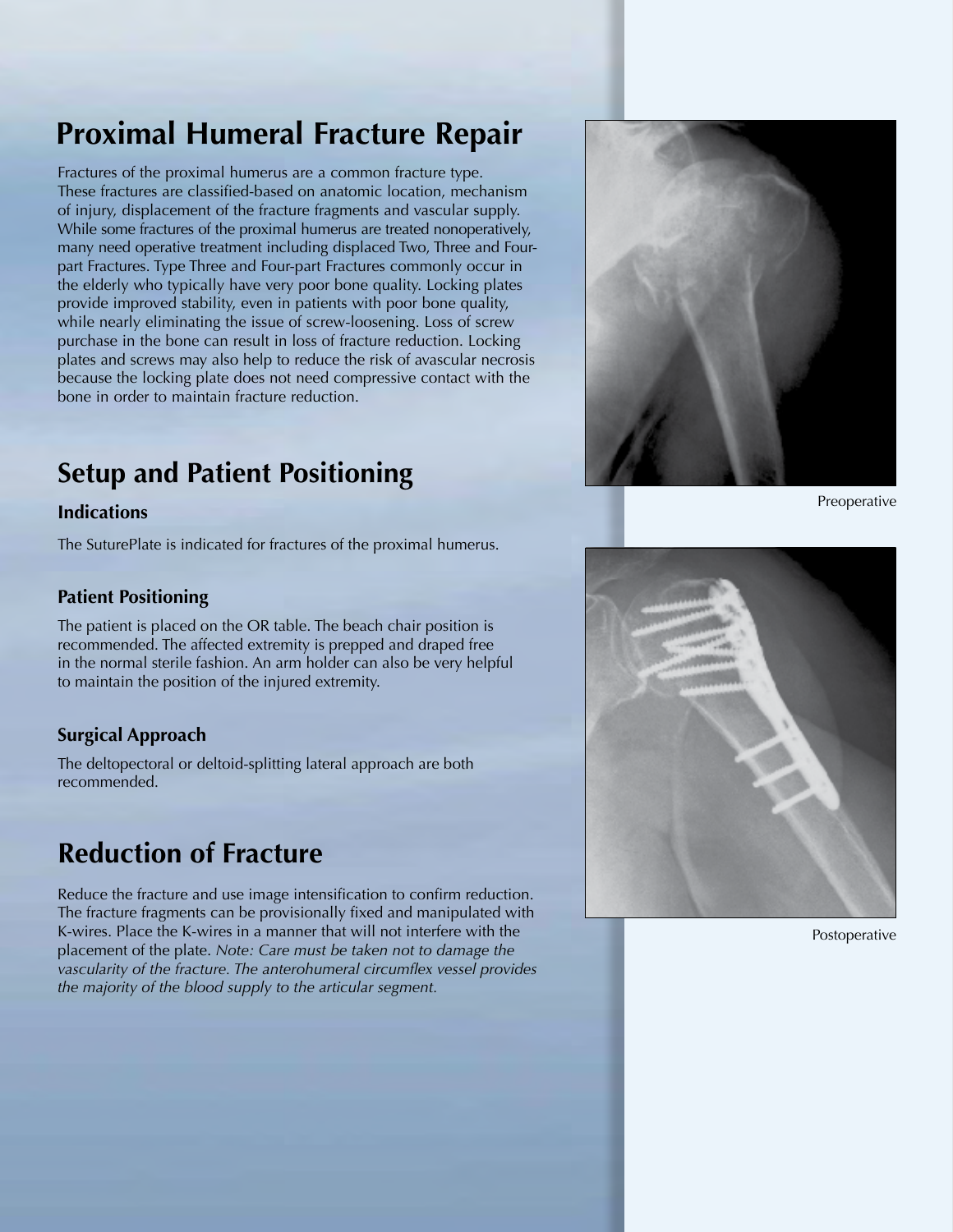### **Positioning the Plate**

SuturePlate Handle AR-14024

K-wire, 1.6 mm x 15 cm AR-14016

Ball Wire, 1.6 mm x 15 cm AR-14016B

Canal Links and Canal Links

D



Resting the elbow on the arm board with the upper extremity in 60˚ of internal rotation and slight abduction relaxes the deltoid, to aid in insertion of the plate.

The SuturePlate Handle may be threaded into the plate to aid in initial positioning.

#### **From the A/P View**

The plate is placed 5-8 mm distal to the upper edge of the greater tuberosity at the rotator cuff insertion. *Note: Care must be taken to avoid placing the plate too high because this will increase the risk of subacromial impingement. Conversely, care must be taken not to place the plate too low. Placing the plate too low could prevent optimal screw placement in the proximal fracture fragment(s).*

#### **From the Lateral View**

The plate is centered against the lateral aspect of the greater tuberosity, immediately lateral to the bicipital groove. The deltoid insertion may need to be elevated for optimal placement of the 5-hole plate.

#### **Temporary Fixation**

1.6 mm K-wires and Ball Wires are provided to temporarily fixate the plate to the bone, while maintaining reduction. The self-drilling Temporary Compression Device can be used through the oblong hole to easily manipulate the position of the plate, while compressing the shaft to the bone.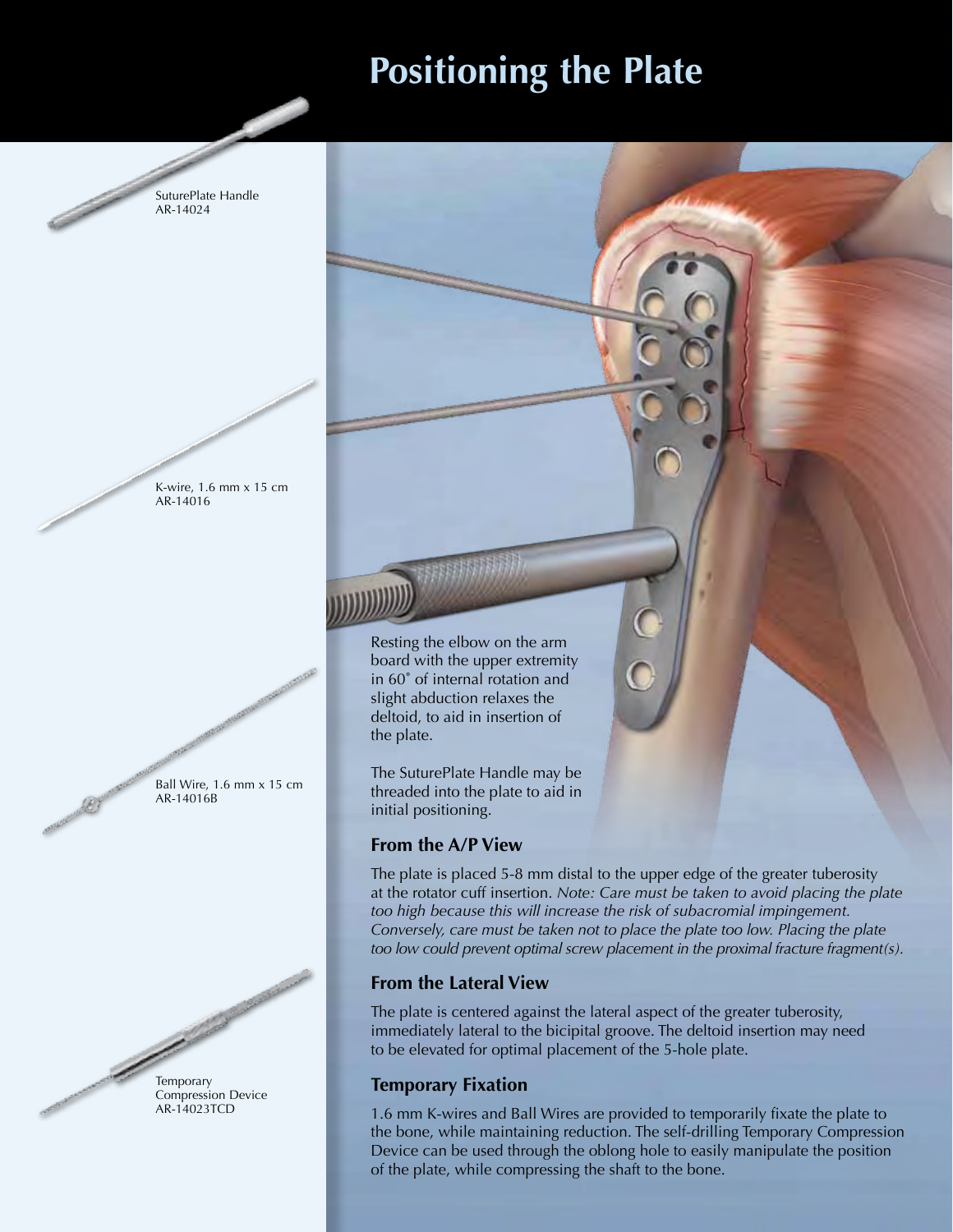### **Distal Screw Fixation**



Initial screw placement depends on the fracture type and the reduction obtained. Most commonly, the distal aspect of the plate is fixed to the distal shaft fragment using the elongated slot and a 3.5 mm Cortical Screw to help control the height position of the plate. The use of image intensification is recommended during plate and screw placement.

For all distal screw holes, prepare a bi-cortical hole with the Drill Guide and 2.5 mm drill. The Screw Depth Gauge is used to determine the correct length of the screw. The screw is installed with the Hex Screw Driver Shaft and Tear Drop Handle or Torque Driver. The Cortical Screws will compress the plate to the bone and maintain the desired position. The locking screws should be inserted flush with the bushing.

When using the Temporary Compression Device, the screw length can be read directly off the instrument. Remove the device and insert the nonlocking screw through the existing 2 mm hole.

2.5 mm Drill Bit AR-8943-13 Drill Guide AR-14029 Screw Depth Gauge AR-14100G Hex Screw Driver Shaft AR-14025 Torque Driver AR-14025AO Tear Drop Handle w/AO Connection AR-2001AO **CONTRACTOR** 3.5 mm Cortical Screw AR-141XXNL

> 3.5 mm Cortical Locking Screw AR-141XX

**Citabilities**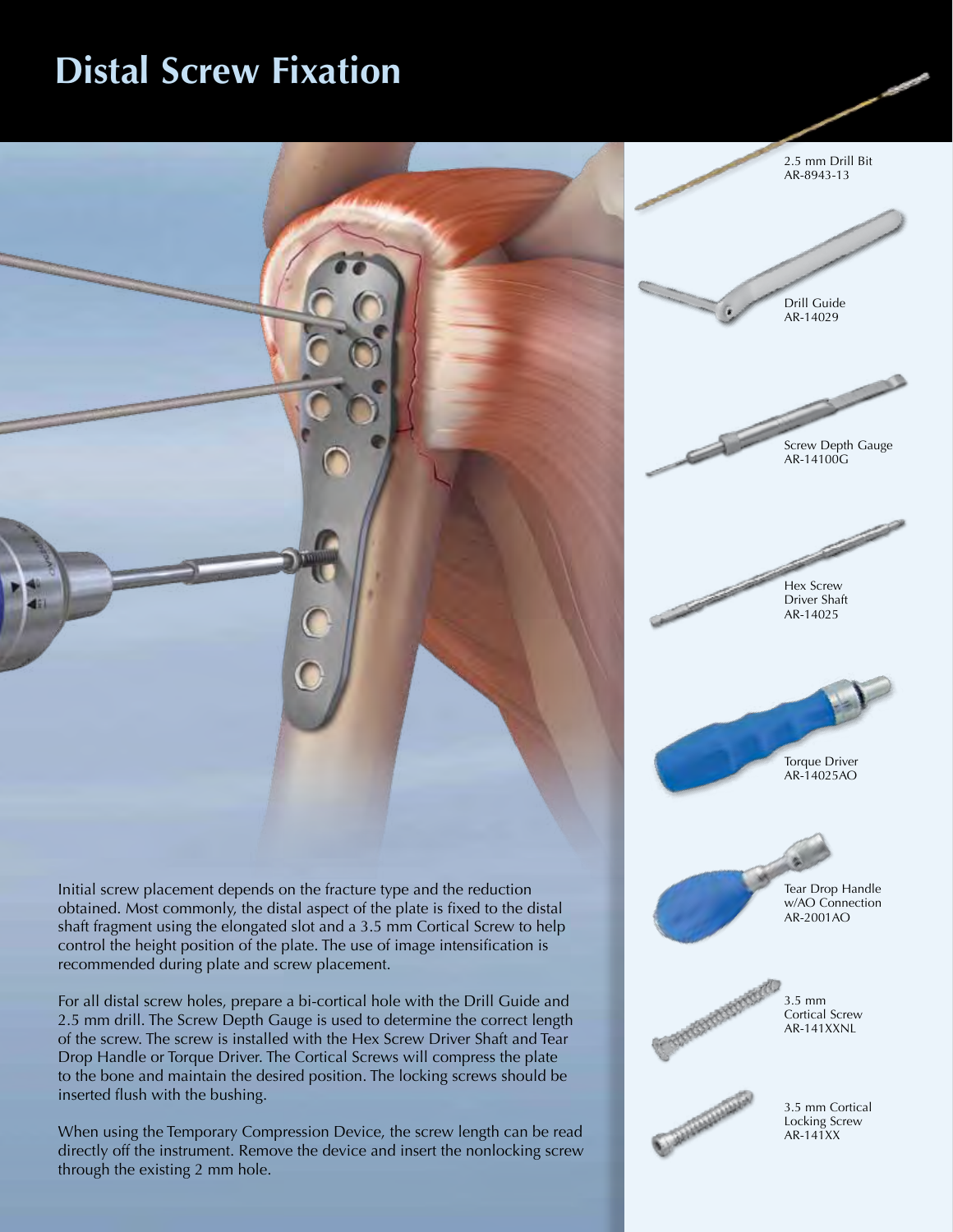## **Proximal Polyaxial Screw Placement**

2.5 mm Drill Bit





The polyaxial bushings in each hole provide multi-directional locking or nonlocking capability of the plate/screw construct to the bone. The drill guides can angulate the bushing to the desired screw trajectory. Ideally, the proximal screws should create a scaffold within the humeral head alongside and around the subchondral bone.

Prepare the hole with the 2.5 mm drill. The drill tip should not pass the subchondral bone. *Pearl: Drill the lateral cortex under power and reengage the drill with the Tear Drop Handle. Manually advance the drill to the desired depth.*

Screw length is determined from referencing the laser line on the drill with the graduations on the threaded drill guide or from using the Proximal Screw Depth Gauge referencing off the back of the drill guides.

The nonlocking 3.5 mm Cortical Screws or 4 mm Cancellous Locking Screws can be used through the bushing holes. The locking screws are installed with the Torque Driver and should be inserted flush with the bushing.

The K-wires are removed once secure fixation of the plate is achieved. A Pin Extractor is provided to ease K-wire removal.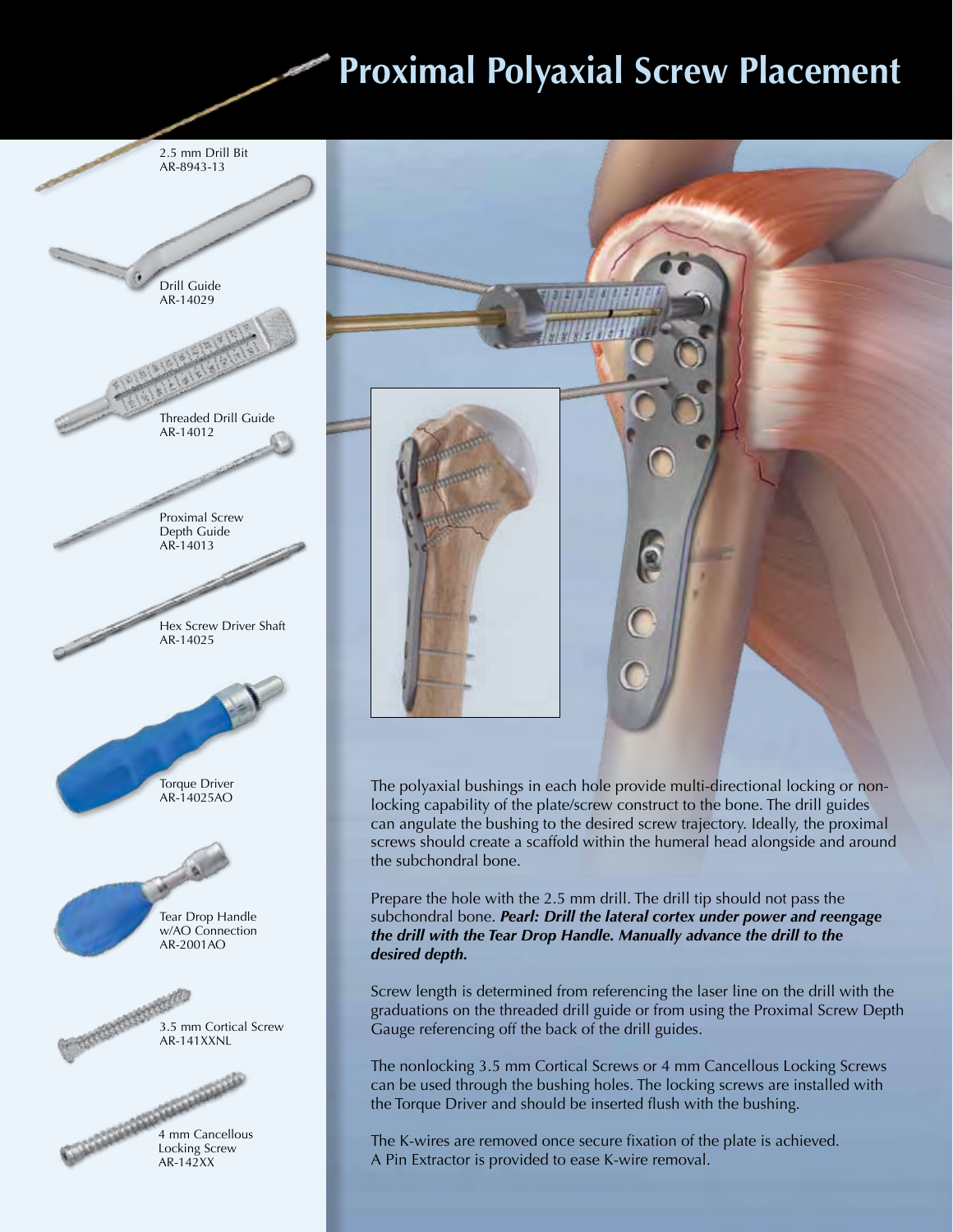### **Reinforce The Repair** FiberWire Suture Kit



There are multiple FiberWire options available to facilitate suturing the soft tissue to the plate. The FiberWire Suture Kit is available with color-coded #2 FiberWire sutures with needles. The needles are size-matched to the multiple chamfered holes along the margin of the plate, allowing the sutures to be passed after the plate is securely fixed to the bone.

A #5 FiberWire is also available for use with the SuturePlate. It has a large cutting needle on one end for tissue passage and a smaller needle on the other end for passage through the plate.

For fractures of the greater tuberosity, FiberWire is passed through one of the upper lateral suture holes and then through the supra and/or infraspinatus tendons adjacent to the bone/tendon junction. The FiberWire is passed back through one of the suture holes on the plate and tied. For fractures of the lesser tuberosity, FiberWire is passed through the subscapularis tendon at the tendon bone interface in a similar fashion.

#### **Plate Removal**

The sutures are detached from the construct and the screws are removed using a 2.5 mm hex driver. In case of screw hex stripping, a 2.5 mm Easy-Out is provided with the set.



FiberWire Suture Kit AR-7214 includes:

Three #2 FiberWire, (blue) 38" w/Tapered Needle

One #2 TigerWire, (white/black) 38" w/Tapered Needle

One #2 FiberWire, (white) 38" w/Tapered Needle

#5 FiberWire w/Needles AR-7213



#### **Other Compatible FiberWire**

#2 FiberWire, (blue) 38" w/Cutting and Tapered Needle AR-7200

2 FiberWire, (blue) 38" w/two Tapered Needles AR-7205

#2 TigerWire, (white/black) 38" w/two Tapered Needles AR-7205T

#2 FiberWire and TigerWire, (one blue, one white/black) 38" w/Tapered Needle AR-7208